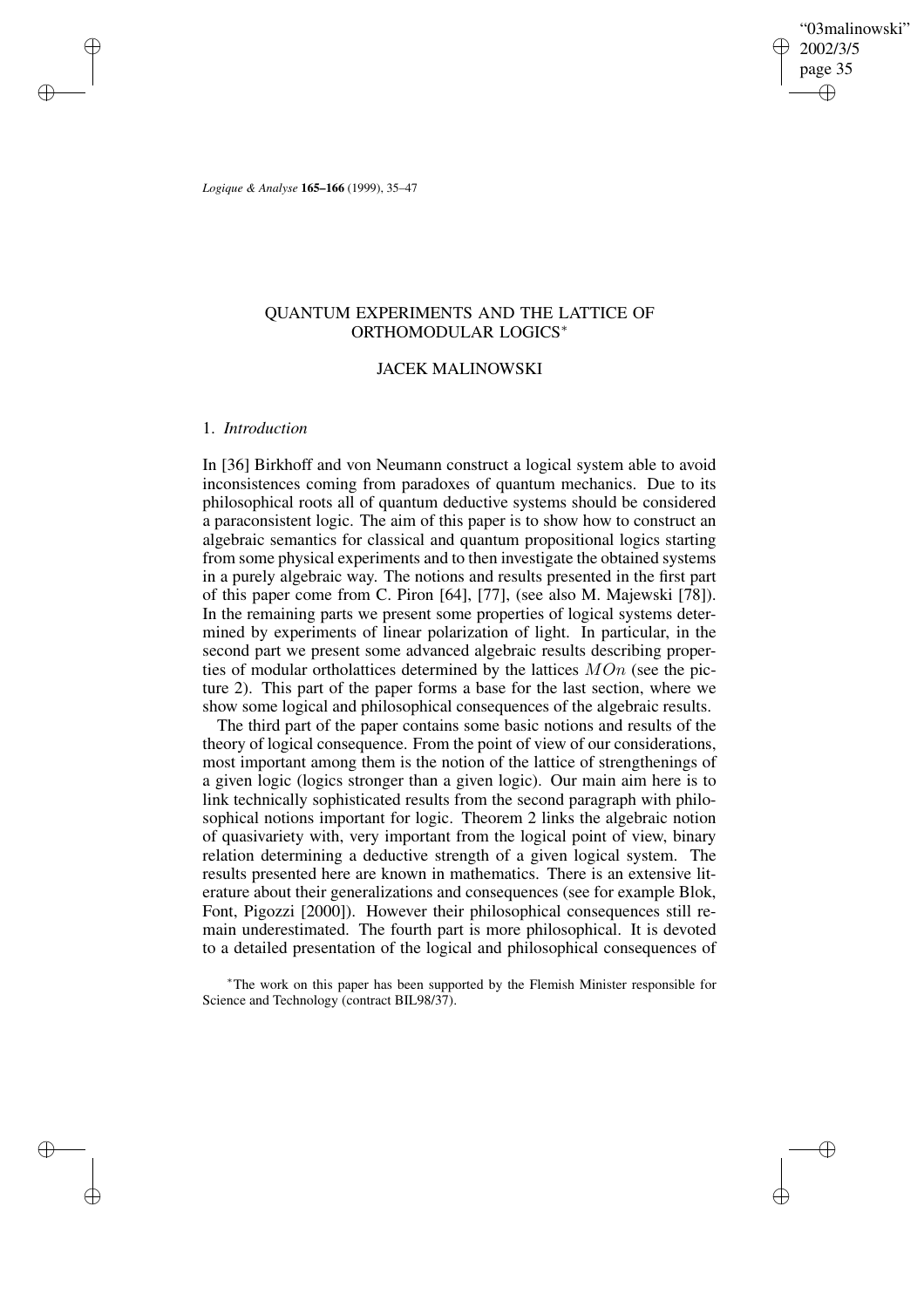## "03malinowski" 2002/3/5 page 36 ✐ ✐

✐

✐

#### 36 JACEK MALINOWSKI

results from the second part. We make use there of the result on duality between universal algebras and operations of logical consequences.

### 2. *Physics: quantum experiments*

Let's take after C. Piron [77] the realistic point of view:

We take the realistic point of view. The system is and it is what it is. It has different properties and whether these properties are known or not by somebody does not change anything to the reality itself. We have to describe these properties and not to explain how the physicist can increase his information about the system. In fact when the physicist believes that the system possesses a certain property he checks up by performing an experiment. If he obtains what he expects he is reinforced in his beliefs but if he obtains something else he must admit his error and change his belief. We shall define a property by the corresponding test.

A physicist investigates a physical system. The properties of the system don't depend on the fact that they are known for someone or not —they are real. By performing experiments physicists try to enlarge their knowledge of the system. Experiment brings new information about the properties of the system. We will consider exclusively experiments which confirm or reject some hypothesis posed in advance. As a matter of fact they could be considered as a questions posed to Nature, questions which admit only two possible answers —"yes" and "no". Any experiment of this form will be called after Piron *a question*. We will say that a question is *true*, if its result (as experiment) is positive and *false*, if it is negative.

Let 1 and 0 denote constant questions, which should be answered respectively "yes" and "no". Let's assume moreover that for any questions  $\alpha$  and  $\beta$ ,  $\alpha \leq \beta$  if and only if the question  $\beta$  has the answer "yes", when  $\alpha$  has an answer "yes". The question  $\alpha$  and  $\beta$  are called *equivalent*  $\alpha \equiv \beta$  if an only if  $\alpha \leq \beta$  and  $\beta \leq \alpha$ . As one can easily observe, equivalent questions have the same answers. The relation  $\equiv$  is a congruence on the set of all questions. Its equivalence classes  $a = [\alpha] = {\beta : \alpha \equiv \beta}$ , will be called *propositions*. A proposition is *true*, if some (or equivalently any) question corresponding to it is true. Otherwise it is *false*. Propositions which are true in a given system correspond to the actual properties of the system, other proposition describe potential properties of the system. By a *negation* of the question  $\alpha$  we will mean a question  $\neg \alpha$  such that  $\neg \alpha$  is true if an only if  $\alpha$  is false. By negation

✐

✐

✐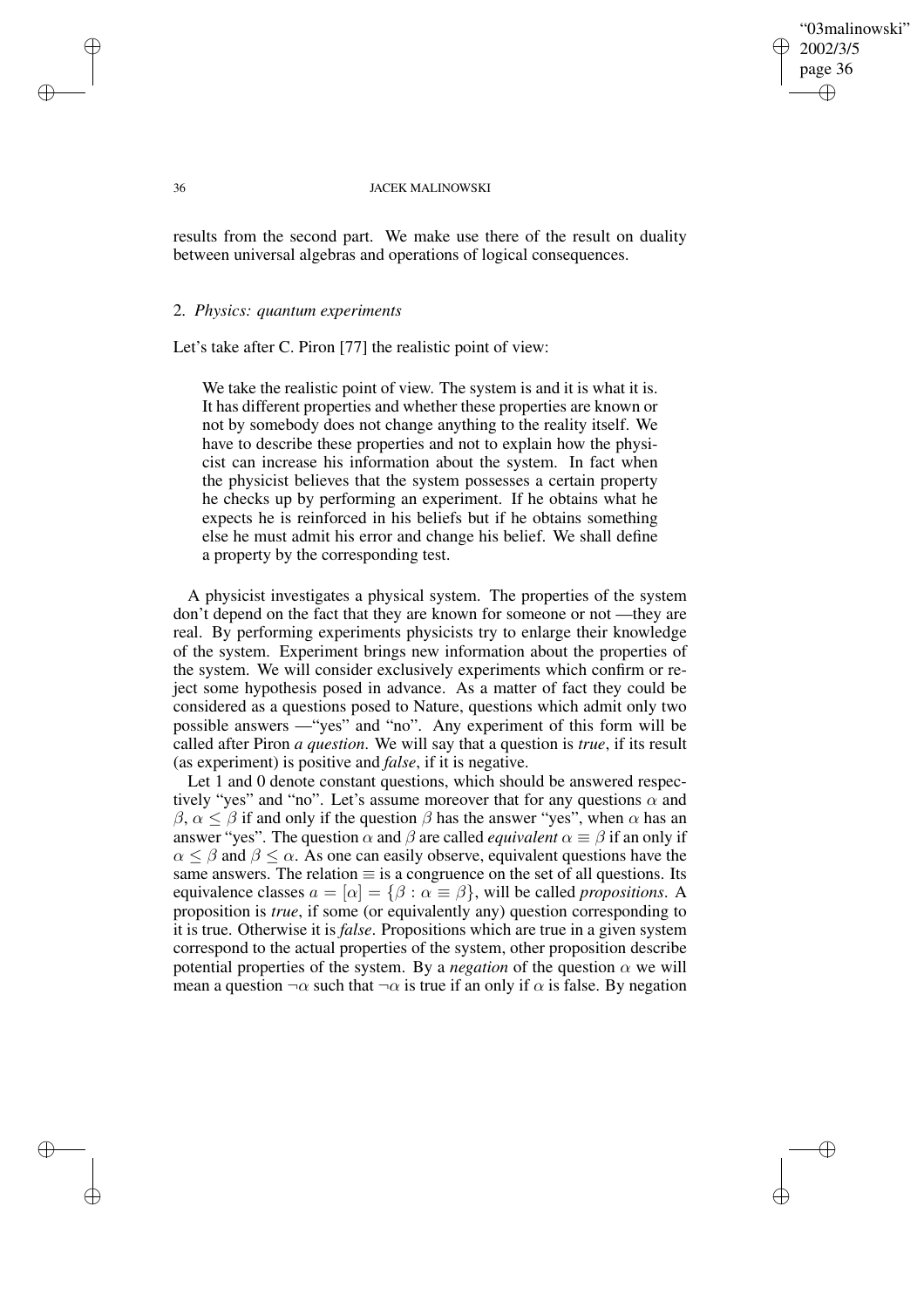"03malinowski" 2002/3/5 page 37 ✐ ✐

✐

✐

#### QUANTUM EXPERIMENTS AND THE LATTICE OF ORTHOMODULAR LOGICS 37

of a proposition  $a = [\alpha]$  we mean a proposition  $a' = [\neg \alpha]$ .

*Theorem 1.* (Piron [78]) *The relation*  $\leq$  *determines on the set of all propositions a structure of complete lattice* L*. We will call it a lattice of system. Let* ∧ *and* ∨ *denote respectively the greatest lower bound and the last lower bound. Then:*

*a*)  $a \wedge b$  *is true if an only if*  $a$  *is true and*  $b$  *is true.* 

*b*)  $a \vee b$  *is true if*  $a$  *is true or*  $b$  *is true.* 

✐

✐

✐

✐

*c) The distributivity of* L *is the necessary and sufficient condition to satisfy the following:*  $a \vee b$  *is true if and only if a is true or b is true.* 

*d) If for any* a a *is true or* a 0 *is true then* L *is complete and atomic Boolean algebra.*

*Example 1.* Classical system —weighting. We weight the objects to classify them into one of three categories, light (less than 1 kg.), middle, weight (heavier than 10 kg.) Let's consider following question-experiments:  $\alpha_1$ : Is a given object light?  $\alpha_2$ : Is it middle?  $\alpha_3$ : Is it heavy?

Let's observe that propositions determined by the question above satisfy

the following conditions:

$$
a_1 \wedge a_2 \wedge a_3 \equiv 0, \qquad a_1 \vee a_2 \vee a_3 \equiv 1, \qquad (a_1 \wedge a_2)' \equiv a_3.
$$

The lattice of this system is the eight-element Boolean algebra (see picture 1). As a consequence of theorem 1  $(a, c, d)$  the lattice operation of the least upper bound and the greatest lower bound correspond to the classical connectives of conjunction and disjunction. The complementation correspond to classical negation. Hence  $a \wedge \beta$  has an answer "yes" if and only if both  $\alpha$  and  $\beta$  have an answer "yes".  $\alpha \vee \beta$  has an answer "yes" if an only if at least one of propositions  $\alpha$ ,  $\beta$  has an answer "yes".



*Example 2.* Quantum system —linear polarization of light. We send a stream of photons in direction of the polarizator inclined with the gradient  $\alpha$  with respect to the polarization plane. Dependently on the gradient  $\alpha$ , a given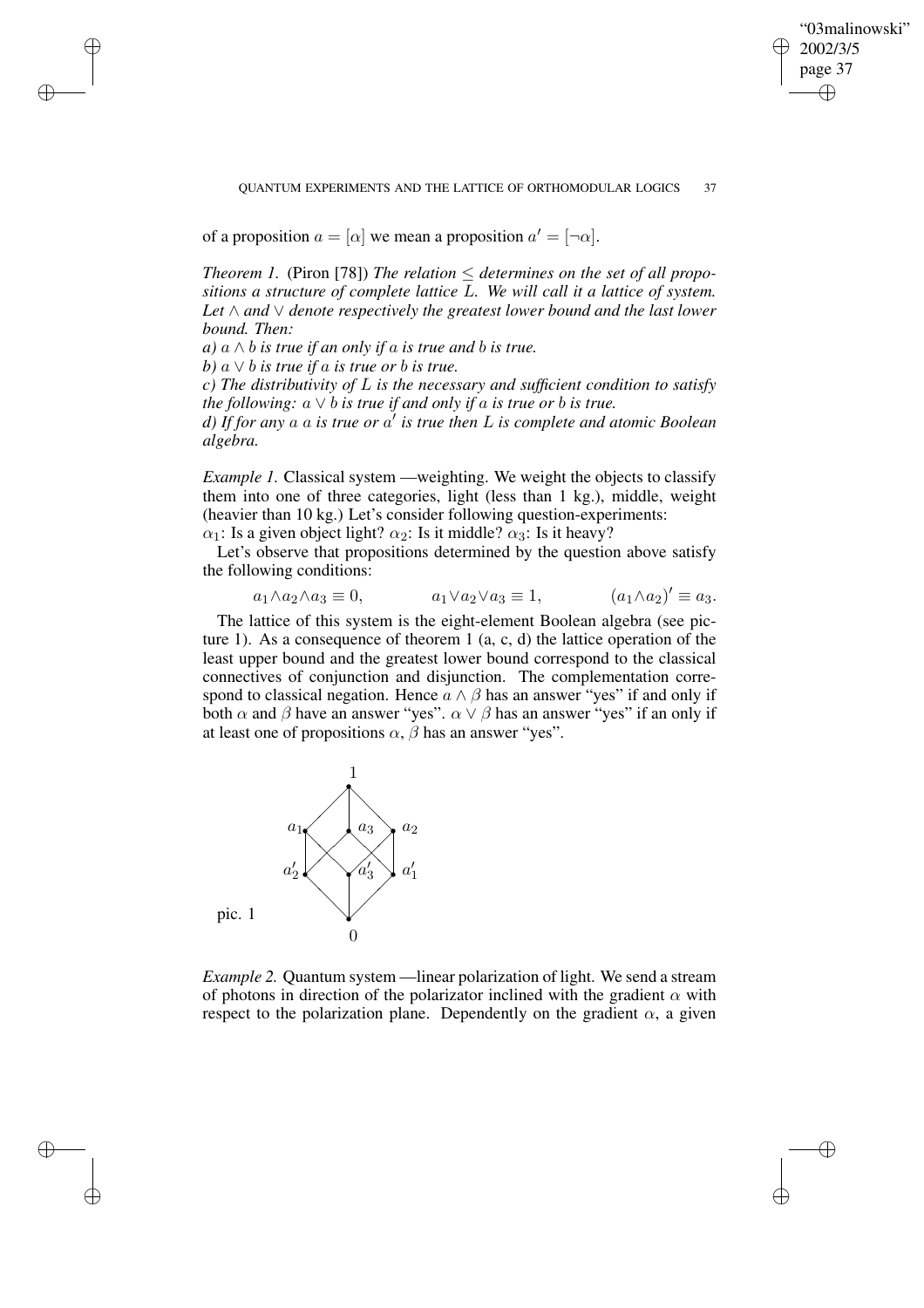✐

### 38 JACEK MALINOWSKI

photon get through the polarizator or not.  $Z \subseteq [0, \pi)$  denotes the set of all admissible gradients. Hence, Z can denote the set of all numbers of the interval  $[0, \pi)$  or any of its subsets (also finite subset). The questions for this system are:

 $\alpha_{\phi}$ : Did a photon get through the polarizator inclined with the gradient  $\phi$ ,  $(\phi \in Z).$ 

The experiment allows us to set it up so that it is impossible to get a series of photons which get through a polarizator inclined with the gradient  $\phi$  as well as through a polarizator inclined with another gradient. By the theorem 1b) for  $\phi \neq \psi$  we have  $\alpha_{\phi} \wedge \alpha_{\psi} = 0$ . It is also easy to show that  $\neg \alpha_{\phi} = \alpha_{\phi + \frac{\pi}{2}}$ 

In the lattice of the system an operation of complementation is defined as  $\alpha'_{\phi} = \alpha_{\phi + \frac{\pi}{2}}$ . The final form of the lattice depends on the cardinal of the set Z. If it is two-element, the lattice of the system is the lattice MO2 depicted below. If it has *n* elements it determines a lattice MO2n (for  $n=3$  it is a lattice MO3 from the picture below). If  $Z$  contains all the numbers from the interval  $[0, \pi)$  the lattice of the system contains continuously many atoms which are coatoms at the same time.

Let's observe that all those lattices are not distributive. As a consequence an operation of the least upper bound doesn't correspond to the classical alternative. We have here only one-sided implication (theorem 1b,c). Also the operation of complementation doesn't correspond to classical negation (by theorem 1d).



### 3. *Algebra: orthomodular lattices*

An algebra  $A = (A, \vee, \wedge,')$  with two binary operations  $\vee$  and  $\wedge$  and one unary operation ' will be called an *ortholattice* if and only if  $(A, \vee, \wedge)$  is a bounded lattice (i.e. a lattice with the smallest element 0 and the greatest one 1), and  $\prime$  is anti-monotonic operator on  $A$  (i.e. an operator satisfying the condition  $a \leq b$  if and only if  $b' \leq a'$ . This condition is equivalent to any of the de Morgan laws:

$$
(a \wedge b)' = a' \vee b'
$$

$$
(a \vee b)' = a' \wedge b'
$$

✐

✐

✐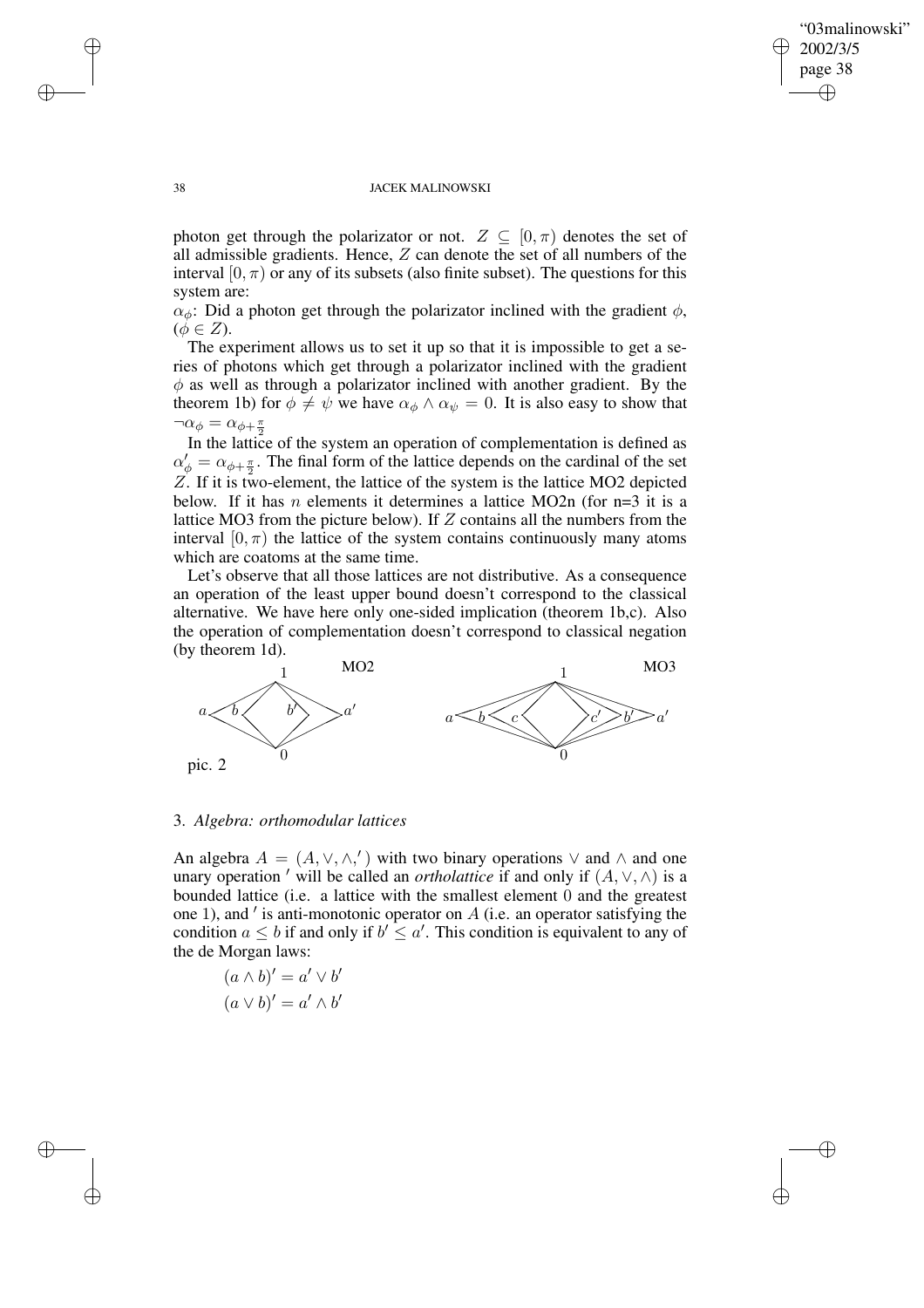✐

#### QUANTUM EXPERIMENTS AND THE LATTICE OF ORTHOMODULAR LOGICS 39

✐

✐

✐

✐

An ortholattice satisfying the identity  $x \lor (x' \land (x \lor y)) = x \lor y$  will be called an *orthomodular lattice*. The family of all orthomodular lattices is definable by means of a set of identities hence it is a variety. For the basic notions and results about varieties we refer to any monograph in Universal Algebra see for example S. Burris R. Shankapanavar [81]. For the aims of this paper it is only important that varieties are some special classes of algebras connected with logical notions by the results presented in the next paragraph. The variety of all orthomodular lattices will be denoted by  $OML$ .

A lattice is modular if and only if it satisfies the following identity:  $x \leq y$ ,  $x \vee (y \wedge z) = y \wedge (x \vee z)$ . It is easy to show that any modular ortholattice satisfies the law of orthomodularity and hence it is an orthomodular lattice. The class of all modular ortholattices will be denoted my  $MOL$ . Thus any Boolean algebra is a modular ortholattice and any modular ortholattice is an orthomodular lattice.

For the complete study of the subject we refer to Beran [84] and Kalmbach [83]. Let's here recall the mathematical origins of the notions defined above. The measurable properties (observables) of the physical system closely correspond to closed subspaces of a Hilbert space. This is why the structure of closed subspaces of a Hilbert space is crucial for the description of a physical system. They form a lattice with respect to set-theoretic meet as the greatest lower bound and the closed subspace spanned on the given closed subspaces as the least upper bound. It is easy to show that for one or two dimensional Hilbert space the lattice of closed subspace forms a Boolean algebra (two element one and four-element one respectively). For higher (but still finitely) dimensional Hilbert space, the lattice of all closed subspace is not distributive but it still forms a modular ortholattice. For an infinitely dimensional Hilbert space the set of all closed subspaces is not modular, however it still satisfies the law of orthomodularity as far as the Hilbert space is separable. For nonseparable Hilbert spaces the lattice of closed subspaces is not orthomodular but it still always forms an ortholattice.

All the lattices of the system of linear polarization of light described in the first paragraph are modular ortholattices. They appear to be especially important from point of view of algebraic investigations. Let's recall: MOn for  $n \in \omega$  and  $M\Omega\omega$  denotes respectively modular ortholattices with  $2n$ (respectively  $\omega$ - infinitely countably many) pairwise incomparable elements with added zero and unit elements.

Gudrun Kalmbach in [74] has proved that any nontrivial (i.e. larger than the class of Boolean algebras) variety of orthomodular lattices contains the lattice  $MO2 \times MO1$  (see picture 3). Greechie has proved (see Kalmbach [83]), that no variety lies between the variety of Boolean algebras and the variety determined by MO2.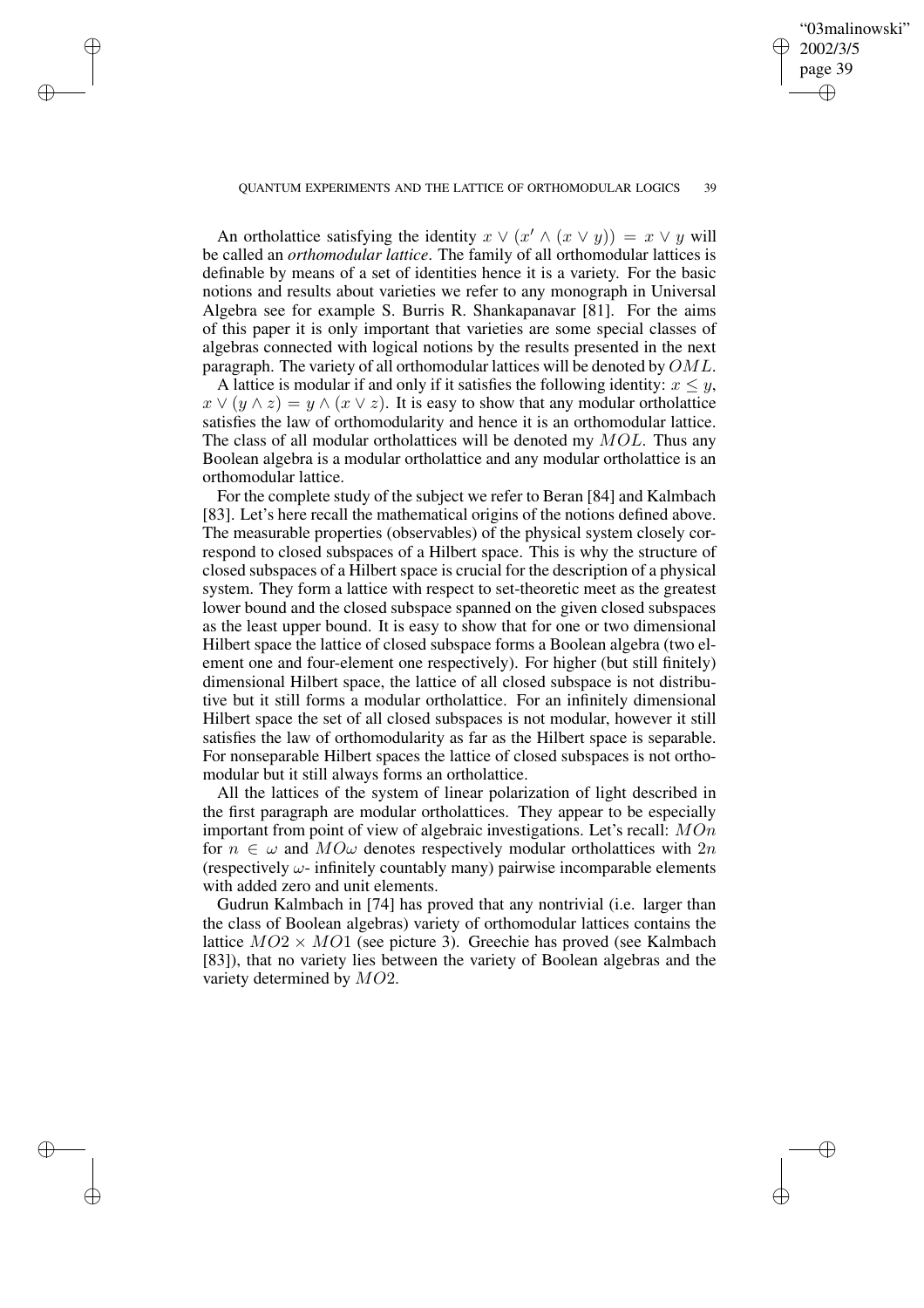✐

#### 40 JACEK MALINOWSKI



In [86] Roddy proved that the varieties determined by ortholattices  $MOn$ for  $n \in \{0, 1, ..., \omega\}$  form an initial chain in the lattice of varieties of orthomodular lattices. A stronger result is presented in J. Malinowski [90] where a full description of the lattice of sub-quasivarieties of  $M\mathcal{O}\omega$  is given. It appears that its structure is relatively clear. And all of its elements are generated by the Cartesian product of two different lattices of the form  $MOn$ . For the sake of completeness this lattice is depicted below. For clarity's sake some shorthand has been introduced there. Single numbers 0, 1, 2, ... denote quasivarieties determined by respective lattices: 0 denotes the quasivariety determined by  $MO0$  —the one-element lattice. 1 denotes the quasivariety determined by MO1 —four-element Boolean algebra. It is just a class of all Boolean algebras. 2 denotes quasivariety determined by the lattice MO2 and so on. Generally in the whole picture, the higher is a given quasivariety located, the larger (in the sense of inclusion) is a given quasivariety. Let's pay attention that the quasivarieties described by Roddy [86] are just 0, 1, 2, .... The lattice contains however many more other quasivarieties which are denoted with pairs  $n, m$  of numbers. Each of them is determined by the Cartesian product of the lattices  $MOn$  and  $MOn$  (a lattice from picture 3 shows a Cartesian product of lattices MO2 and MO1. The description below allows us to tell how big this lattice is. For example the lattice of quasivarieties of containing in quasivariety determined by  $MOn$  has exactly  $\frac{n(n+1)}{2}$  elements.

## 4. *Logic: consequence operation*

The approach to logic and the results presented in this section form an important part of the heritage of Polish School of Logic. They come from many authors. Due to lack of space we are going to present here neither the full history of them nor all the references. For them we refer to the most complete monograph on the subject —the book Wójcicki [87]. The most important of the results presented below comes from J. Czelakowski [81] (see also J. Malinowski [89]). Let L denotes a sentential language with connectives  $\vee$ ,  $\wedge$ ,  $\alpha'$  and sentential variables p, q, r,.... Algebraically oriented logicians often define a sentential language as an absolutely free algebra. This is not just

✐

✐

✐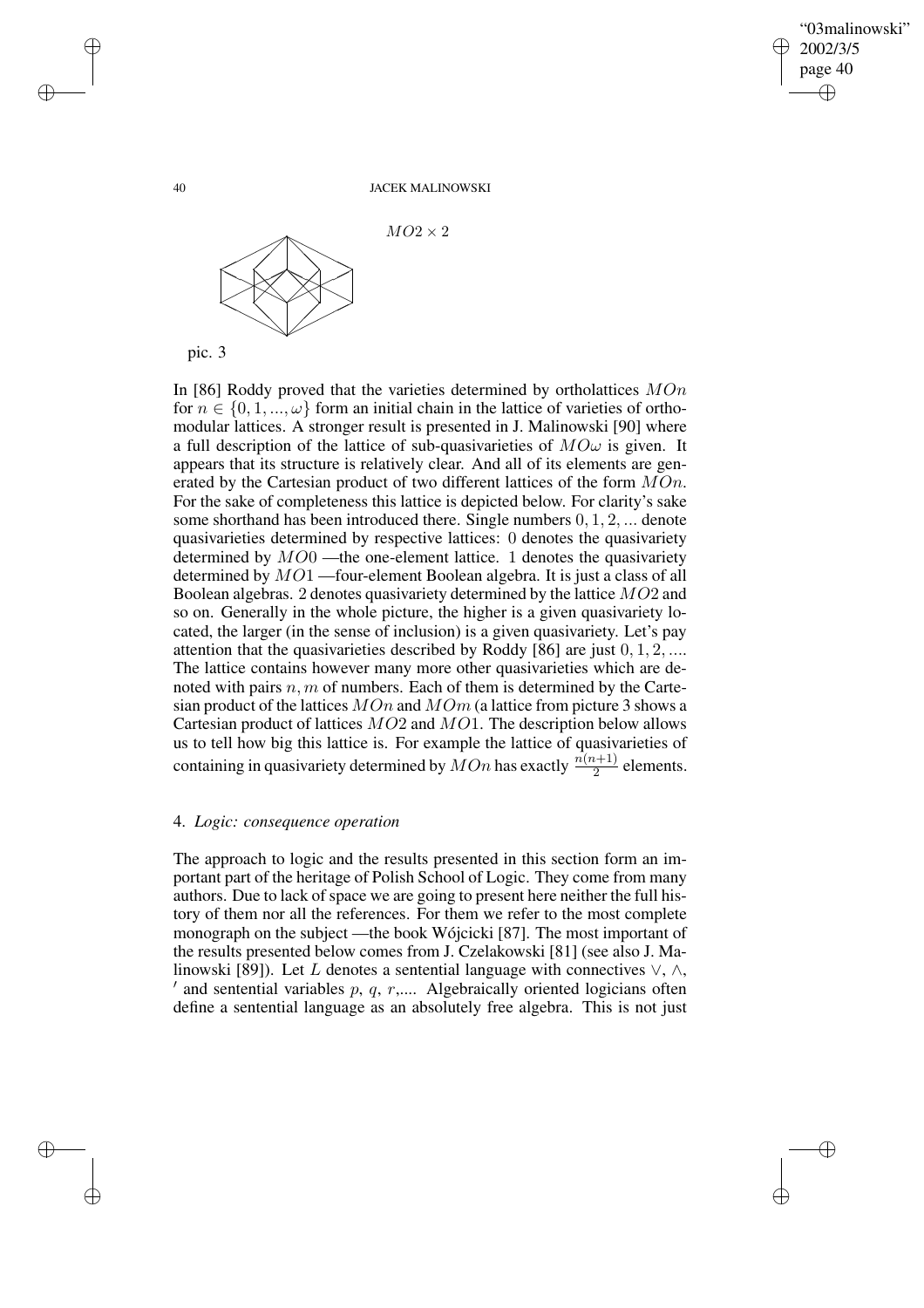"03malinowski" 2002/3/5 page 41 ✐ ✐

✐

✐

QUANTUM EXPERIMENTS AND THE LATTICE OF ORTHOMODULAR LOGICS 41

✐

✐

✐

✐

a sophisticated manner of expressing relatively simple notion. As a consequence of such a definition we can properly describe some very important properties of the language. Most important of them is that by defining a sentential language as an absolutely free algebra we can easily prove that two sentences are identical just if they are identical as a sequences of symbols. This way the very technical notion of free algebra could be intuitively understood as an algebra which is "free" from any irrelevant connections between its elements. Other definitions of the sentential language, although often used in the literature don't explicitly guarantee this property of the language. There are also other important consequences of such a definition of the language. Such an approach to the language allows us to define the valuation as the unique extension of a given function defined on the set of sentential variables. Having in mind all the restrictions above, for the sake of simplicity we will consider a language just as a set of well formed sentences.

An operation which correspond sets of sentences to set of sentences satisfying conditions:

$$
X \subseteq C(X),
$$
  
if  $X \subseteq Y$ , then  $C(X) \subseteq C(Y)$ ,  

$$
CC(X) = C(X)
$$

will be called a *consequence operation*. If C satisfies moreover the following structurality principle:  $e(C(X)) \subseteq C(e(X))$  for any substitution e (i.e. any homomorphizm of the language into itself.) then  $C$  is called a structural consequence operation or a *logic*. A consequence operation C is *finitary*, if and only if for any set of sentences  $X \subseteq S$  and sentence  $\alpha$  if  $\alpha \in C(X)$ there exists a finite set Y of X such that  $\alpha \in C(Y)$ .

The notion of logic as a structural consequence operation is one of most important logical notions. It gives a general framework which allows to investigate the general properties of logical systems. The investigations within of this framework belong to the heritage of the Lvov-Warsaw school of logic. This approach allows the formulation of problems and the investigation of subjects which seem impossible to formulate in other approaches to logic. Let's recall some examples of questions of this form: What could we tell about the properties of logics in which we can define an implication connective? The complete analysis of this problem is given in H. Rasiowa [74]. Other important question concern the characterization of the logics allowing a connective of equivalence —just the equivalential logics (J. Czelakowski [81], J. Malinowski [89]). Just this class of logic is important for considerations of this paper.

A set of sentences X will be called a C-theory if and only if  $X = C(X)$ . The set of all theories C-theories will be denoted by  $Th_C$ .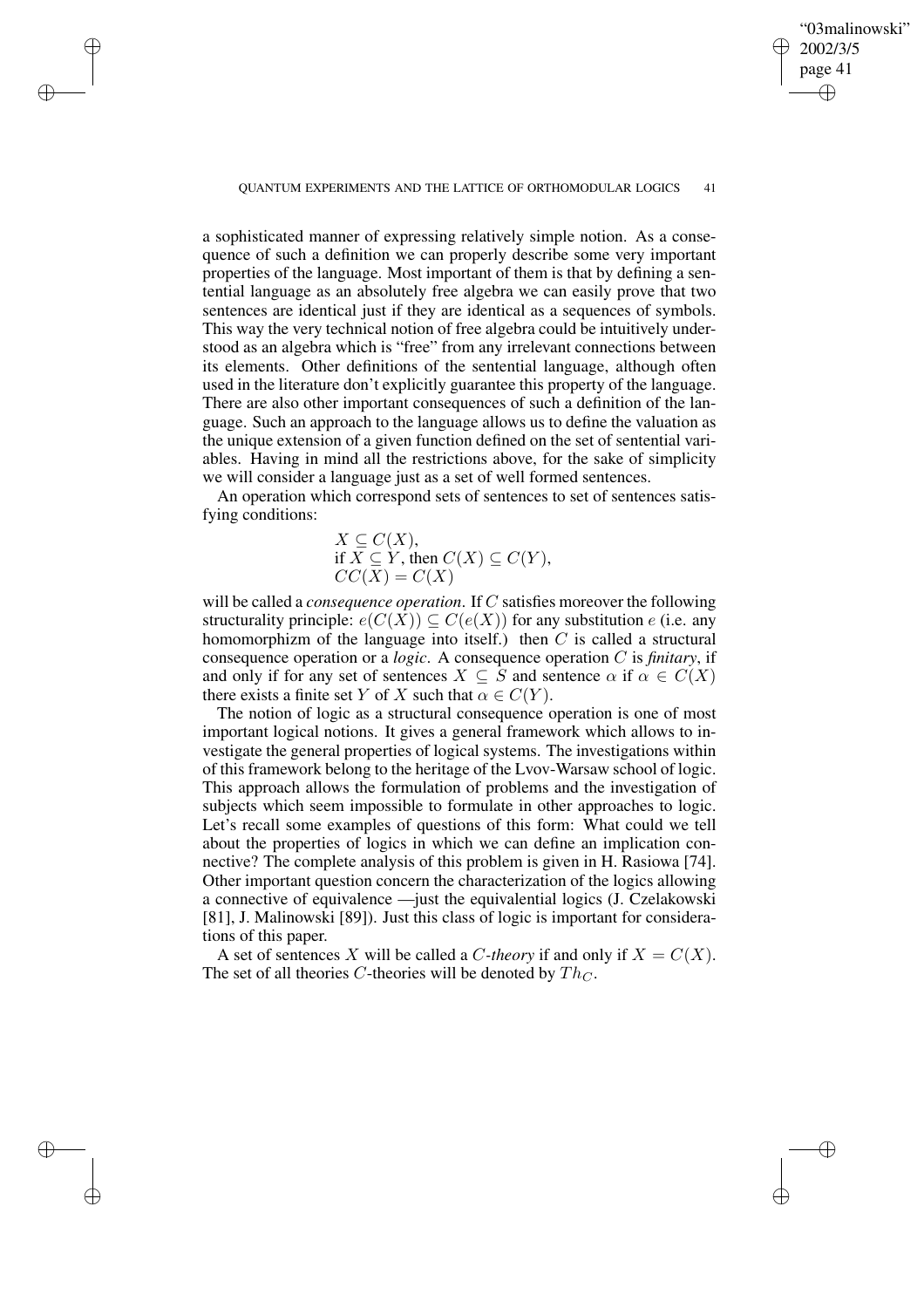$\bigoplus$ 

 $\bigoplus$ 

42 JACEK MALINOWSKI



pic. 4

It is worth here to pay attention to two competing ways of understanding logic. If contemporary logic is the only concern then, historically, the first approach was to consider logic as a set of logically valid sentences. A paradigmatic example is here a set of classical tautologies. According to this approach a logical system is a set of sentences closed under substitution and

 $\bigoplus$ 

 $\bigoplus$ 

 $\bigoplus$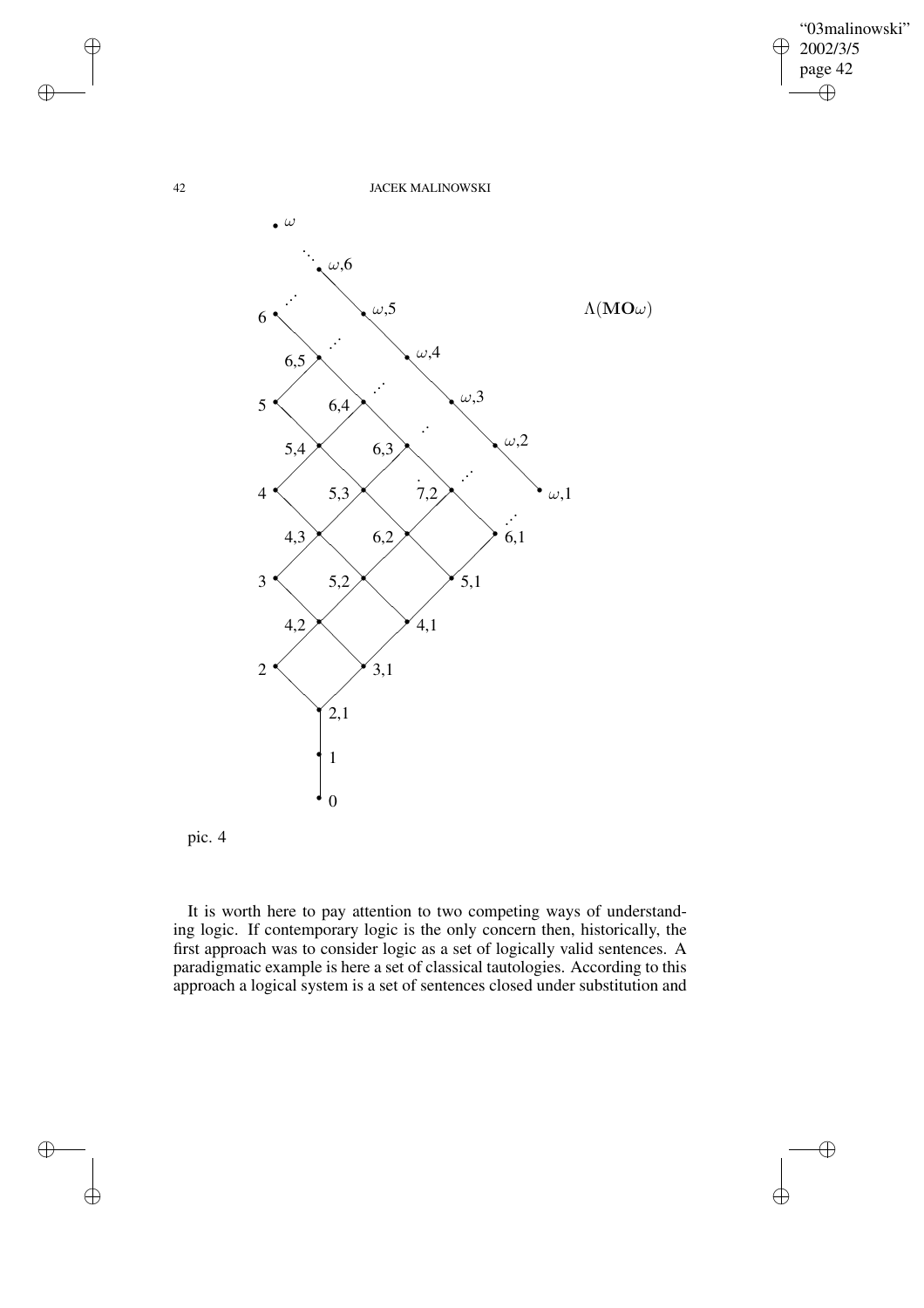✐

#### QUANTUM EXPERIMENTS AND THE LATTICE OF ORTHOMODULAR LOGICS 43

✐

✐

✐

✐

some rules of inference. A logic considered as a logical consequence operation (or relation) is presenting by the competing approach. It formalizes not the set of logically valid sentences but just the general principles of reasoning. Both the approaches are not equivalent to each other. Starting from the logical consequence we will uniquely obtain the set of logically valid sentences as a set of consequence of the empty set of premises. On the other hand starting from the set of logically valid sentences we cannot uniquely determine the consequence operation. Usually for a given logical system there exist a number of consequence operations having that system as a set of consequences of the empty set. Thus logical validity doesn't determine rules of reasoning.

Let's also pay some attention to the distinction between C-theory and a logical system. In particular cases a logical system is usually defined by means of axioms and rules of inference. The rules allow proving that some sentences are logically true without being axioms. Similarly a structural consequence operation is often defined by means of some set of axioms and rules of inference. Given C-theory is then the set of sentences derivable from a given set of premises. Despite superficial similarities the logical system and C-theory have quite different status. The logical system contains exclusively logically valid sentences, C-theory contains also contingent sentences (i.e. such sentences which depending on interpretation can be true or false). Rules of inference have in both cases quite different character and cannot be identified. An especially suggestive example is the rule of necessitation in the modal consequence operation. "From  $\alpha$  infer  $\Box \alpha$ ". This rule is commonly accepted in all normal modal systems. It allows getting logical truth from logical truth. However it cannot be applied to contingent sentences. In such cases it gives paradoxical consequences. For example from "It is raining" we would get "It is necessary that it is raining" which is rather impossible to justify.

A logic C' is called a *strengthening* of a logic C, (in symbols  $C \leq C'$ ), if for any set of sentences  $X \subseteq S$ , we have  $C(X) \subseteq C(Y)$ . The relation  $\leq$ defined this way on the set of strengthenings of a given logic  $C$  is a relation of partial order, moreover the family of all strenghtenings of  $C$  form a complete lattice with respect of this order we will call it a *lattice of strengthenings* of the logic C. If  $C \leq C'$ , then we will tell that C is *weaker* than C', and C' is *stronger* than C. The stronger a given logic is, the fewer theories it has because for any logics  $C_1$  and  $C_2$  for  $C_1 \le C_2$  it is necessary and sufficient that  $Th_{C_2} \subseteq Th_{C_1}$ .

Thus a logic is stronger than another logic if and only if it allows to deduce more from a given set of premises. Of course it happens quite often that two logics are incomparable in this respect. As the historically first example of investigations of the lattice of strengthenings one should recognize the theorem on maximality of classical logic. Thus classical sentential logic has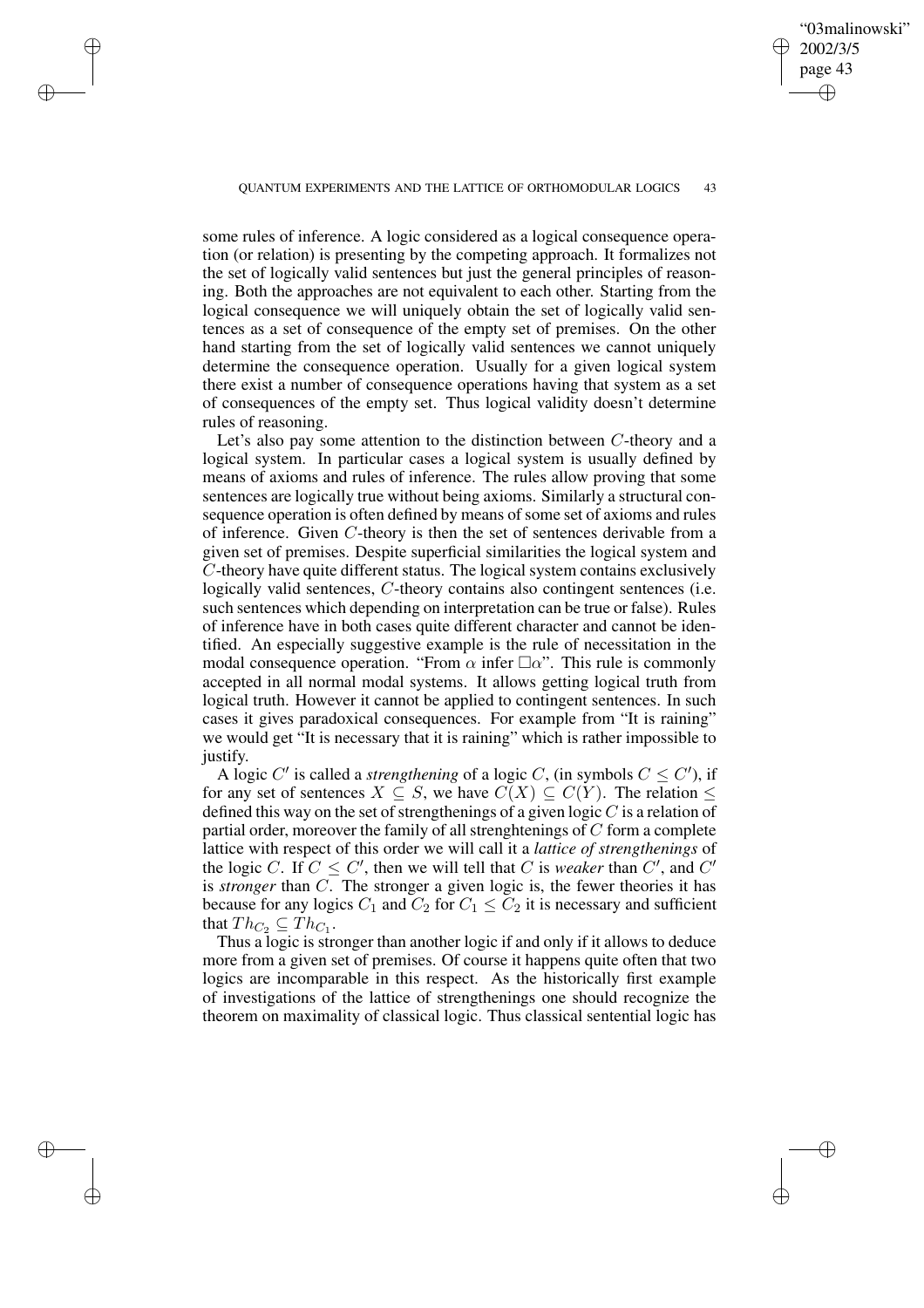✐

### 44 JACEK MALINOWSKI

the property that the only logic stronger from it is trivially inconsistent. The lattice of strengthenings of classical logic has then just two elements. We will present this example in more detail in the last part of this paper where also much more complicated lattices of strengthenings will be presented.

*A logical matrix* is a pair:  $M = (A, D)$ , where A is an algebra (with the operations corresponding to the connectives of considered language), and D a subset of A its elements are called *designated* elements. The language and matrix are linked by means of valuation —just the homomorphisms of the language into the algebra A.

For any class of matrices K an operation  $Cn_K$  is defined in the following way:

> $\alpha \in C_{nK}(X)$  if and only if for any matrix from K and any valuation if all the sentences from the set  $X$  take designated value, then  $\alpha$  also takes a designated value.

is a logic, i.e. structural consequence operation. One can prove that any logic can be represented by means of some class of matrices.

Let C be a logic, a matrix M will be called C*-matrix*, if and only if  $C \leq C n_M$ . A matrix M is called *simple* if and only if the identity relation is the only matrix congruence on it. Let  $C$  be a logic, the class of all simple C-matrices will be denoted by  $\operatorname{Matr}^{\star}(C)$ . Any logic C is uniquely determined by the class  $Matr^*(C)$ . The logic is finitely equivalential if some finite set of sentences satisfies in this logic the natural properties of equivalence: reflexivity, symmetry, detachment and substitution (see Malinowski [1989] for details).

*Theorem 2. Let* C *be a standard finitely equivalential logic. The lattice of all standard strengthenings of* C *is dually isomorphic with the lattice of all* sub-quasivarieties of  $\mathit{Matrix}^{\star}(C)$ .

The theorem above forms a bridge between a logic and universal algebra. It allows one to reduce an investigation of the lattice of strengthenings of a given logic to the investigation of respective lattice of quasivarieties (and otherwise). After reversing the order, the largest quasivariety corresponds to the weakest logic, but the structures of both the lattices are identical. The least upper bound of two logics corresponds to the meet of corresponding varieties, the greatest lower bound correspond to the least upper bound of two varieties. The facts presented above allow us to use the results of the previous paragraph for description of the lattice of orthomodular logics.

✐

✐

✐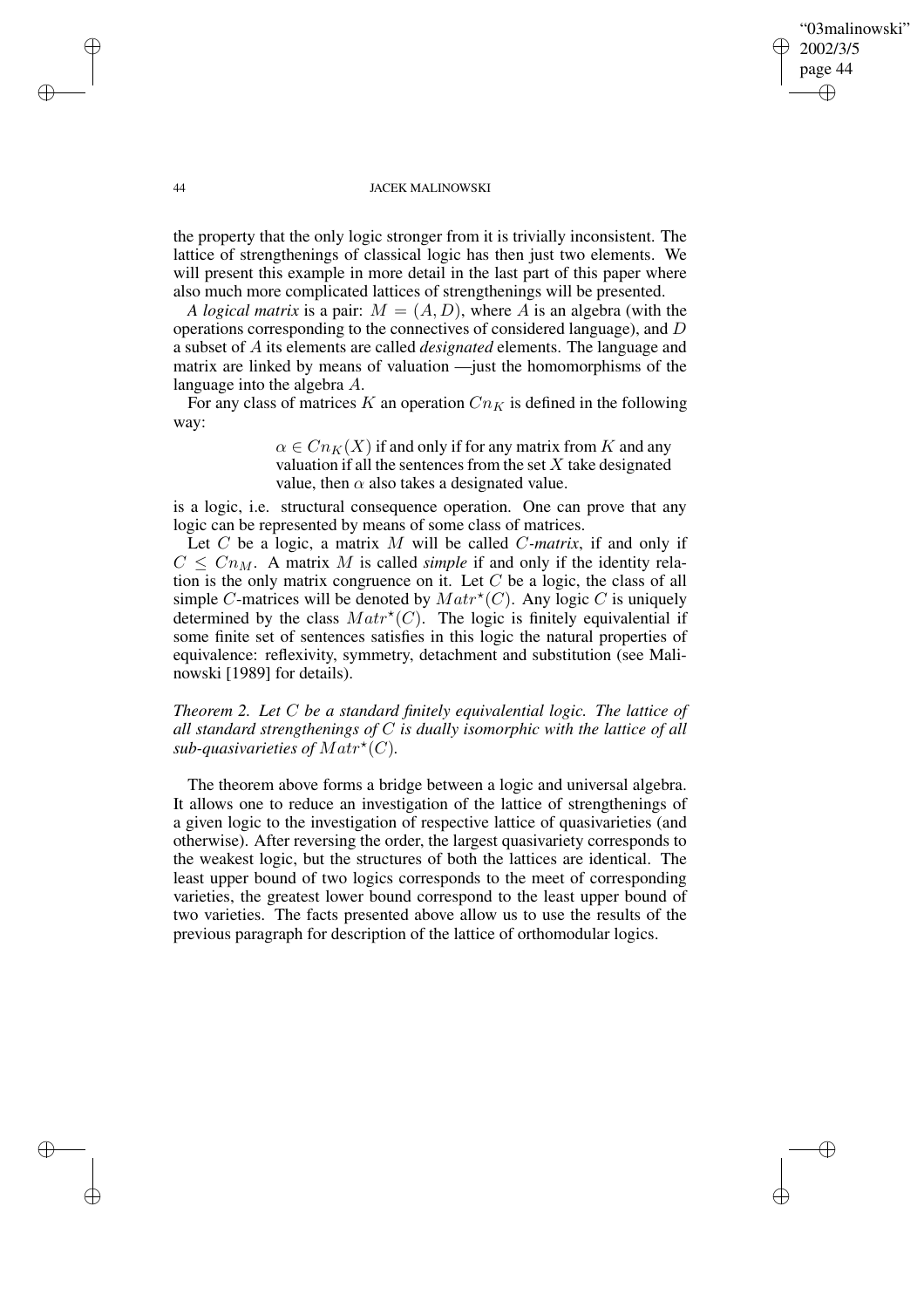✐

## 5. *Philosophical consequences*

✐

✐

✐

✐

Any orthomodular lattice, and hence any lattice of physical experiments can be considered a logical matrix. Let's assume that the unique designated is 1 —the greatest element of the lattice. Any class of orthomodular lattices determines a logic in a way described in the previous paragraph. What's very important here, any of those logics is finitely equivalential, and hence the assumptions of theorem 2 are satisfied. As a consequence the structure of the lattice of quasi-varieties described above mirrors the structure of the lattice of logics.

Let's come back to picture 4, considering it now as a lattice of strengthenings of logic determined by the lattice  $MO\omega$ . Its reverse order causes that the smallest element 0 corresponds to the strongest logic —trivial logic. 1 corresponds to classical logic and the fact that there are no logics between them expresses nothing else but the well known maximality theorem mentioned in the previous paragraph. As an illustration of the duality between the lattice of logics and the lattice of quasivarieties we will pay here more attention to this theorem.

Let Taut denote the set of all tautologies of the classical sentential calculus. Let Z denote a set closed under substitution and derivation, which at the same time is essentially larger than  $Taut$ . There exists then a sentence  $\alpha$ , belonging to Z without being a tautology. Thus for some valuation V the sentence  $\alpha$  gives logical value 0. Let  $\alpha'$  be a sentence appearing by a substituting  $p \wedge \neg p$  instead of any sentential variables for which valuation v takes value 0 and  $p \vee \neg p$  instead of variables for which it takes value 1. It is easy to show that the sentence  $\alpha'$  is a countertautology —it takes value 0 for any valuation. Let  $\beta$  denote any sentence. The sentence  $\alpha' \rightarrow \beta$  takes the value 1 under any valuation, because the precedent of this implication takes always the value 0. As a consequence  $\alpha' \rightarrow \beta$  is a tautology and hence it also belongs to Z. Applying the rule of modus ponens to  $\alpha'$  and  $\alpha' \rightarrow \beta$  we easily get  $\beta \in \mathbb{Z}$ .  $\beta$  is by assumption any sentence, this entails that every sentence belongs to  $Z$ .  $Z$  is then the set of all sentences.

The reasoning above has been elaborated for a classical logic considered as a set of tautologies. It would be similar if classical logic were considered as a structural consequence operation  $Cl$ . Assuming that a logic  $C$  is essentially stronger than  $Cl$  one can prove that  $C$  is trivially inconsistent. The lattice of strenghtenings of the classical logic is then quite simple. It has only two elements: classical logics and trivially inconsistent logics. It forms an initial fragment of the lattice under consideration.

The next (in order from weaker logics to stronger ones) is the logic determined by the lattice  $MO2 \times 2$ . Here the lattice loses the linearity. Above incomparable logics appear. For example logic determined by  $MO2$  and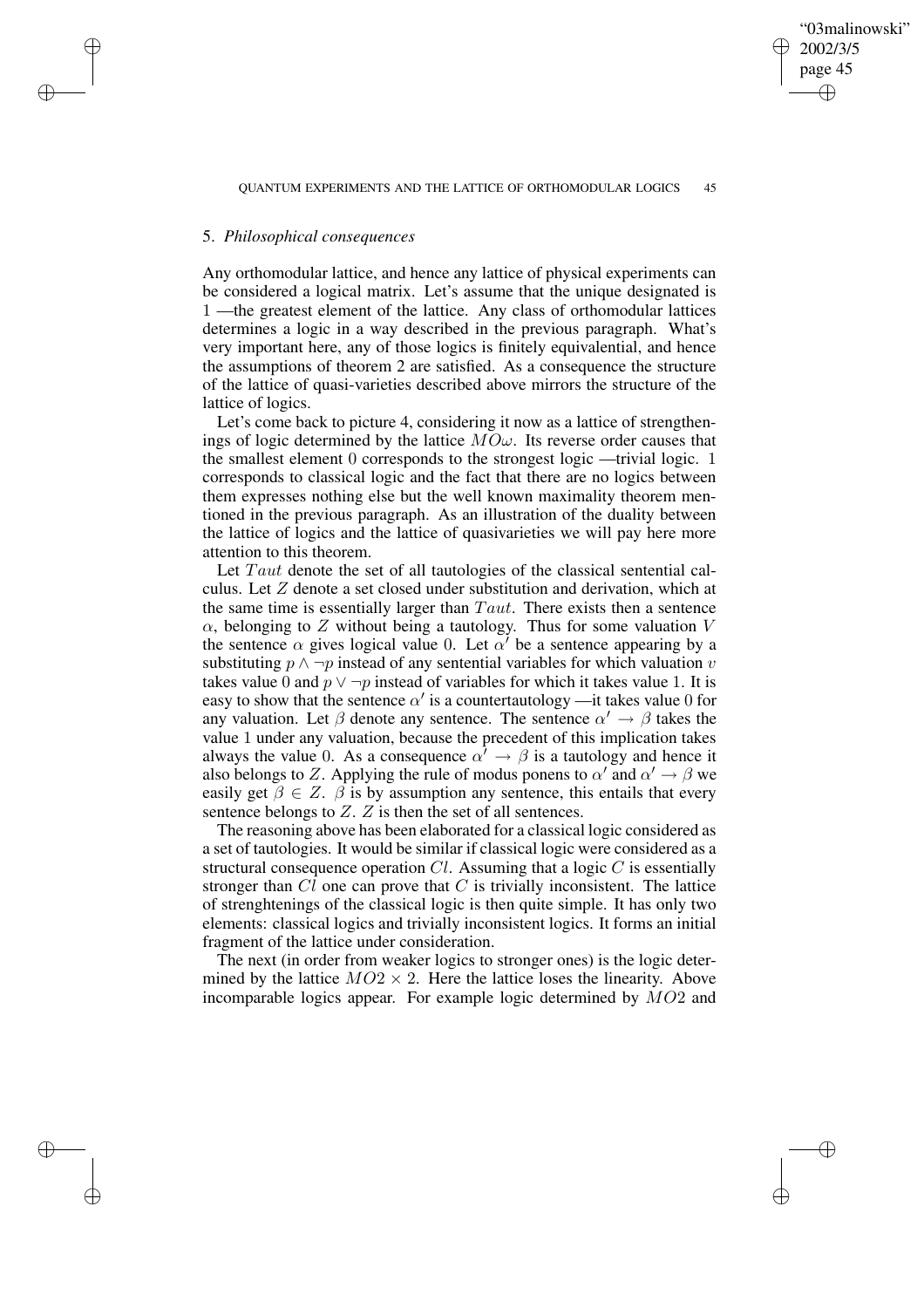✐

### 46 JACEK MALINOWSKI

the one determined by  $MO3 \times 2$ . Above them the lattice gets much more complicated.

Which one of the logics from picture 4 properly mirrors logical principles of quantum mechanics? This question still remains open. Possibly it lies outside of the picture being incomparable with  $MO\omega$ ? No logical investigations could answer those questions. However, the investigation of lattices of concrete quantum experiments could bring us closer to an answer.

> Section of Logic, Language and Action, Institute of Philosophy and Sociology Polish Academy of Sciences Department of Logic Nicolas Copernicus University

# REFERENCES

- L. Beran [84], *Orthomodular Lattices an Algebraic Approach*, Academia, Praha.
- G. Birkhoff, J. von Neumann [36] The logic of quantum mechanics, *Annals of Mathematics*, vol. 37, pp. 823–843.
- W. Blok, J.M. Font, Don Pigozzi [2000], *Algebraic Logics*, A special issue of *Studia Logica*, vol. 65, no. 1.
- S. Burris, R. Shankapanavar [81], *A Course in Universal Algebra*, Springer-Verlag, New York-Heidelberg-Berlin, (1981).
- J. Czelakowski [81], Equivalential Logics, Part I *Studia Logica*, vol. 40, no. 3, pp. 227–236; Part II *Studia Logica* vol. 40 no. 4, pp. 353–370.
- G. Kalmbach [74], Orthomodular logics, *Zeitschrift für Mathematischen Logik und Grundlagen der Mathematik*, vol. 20, pp. 395–406.
- G. Kalmbach [83], *Orthomodular Lattices*, Academic Press, London.
- M. Majewski [78], *Logiki pośrednie pomiędzy logiką kwantową Birkhoffa i von Neumanna a klasycznym rachunkiem zdan´*, in polish, *The logics intermediate between the Birkhoff von Neumann's quantum logic and classical logic*, Preprint 2//78, Institute of Mathematics, Nicolaus Copernicus University, Toruń.
- J. Malinowski [89], *Equivalence in Intensional Logics*, Institute of Philosophy and Sociology Polish Academy of Sciences, Warszawa 1989.
- J. Malinowski [90], Quasivarieties of modular ortholattices, *Bulletin of the Section of Logic*, vol. 20 (1991), no. 3–4, pp. 138–142.
- C. Piron [64], Axiomatique Quantique, *Helvetia Physica Acta*, vol. 37.
- C. Piron [77], On the logic of quantum logic, *Journal of Philosophical Logic*, vol. 6, nr. 4, pp. 481–484.

✐

✐

✐